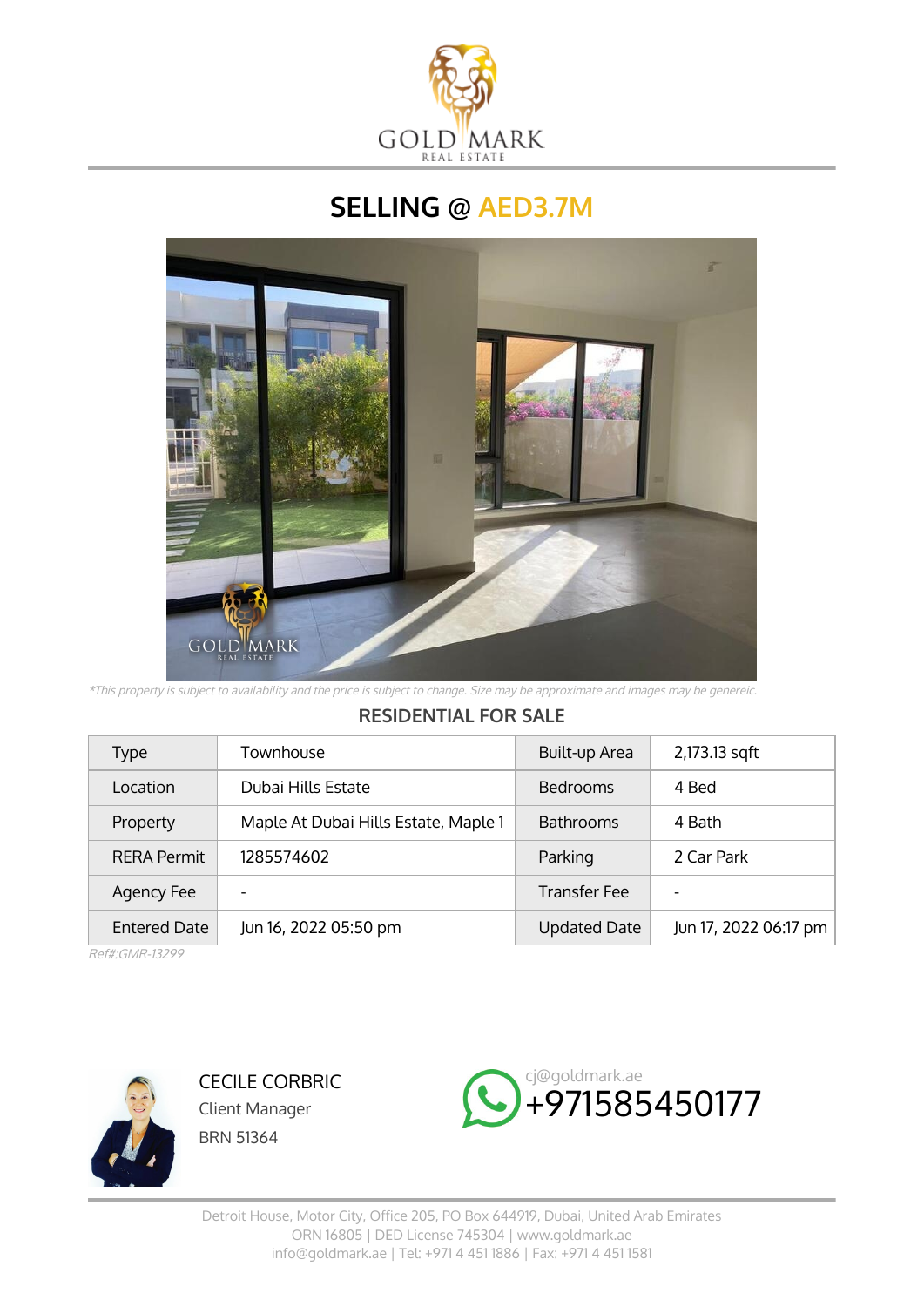

**Gold Mark Real Estate** is proud to offer this amazing **4 Bedrooms villa for sale** located in **Maple 1**, **Dubai Hills Estate**.

- Dubai Hills Estate
- Maple 1
- Built Up area: 2,173.13 Sq Ft
- 4 Bedrooms
- 4 Bathrooms
- Near Hospital
- Near schools and mall.
- Sports courts
- Green pathways
- Near recreation areas and other communal amenities
- Shared swimming pool
- Leasing price: AED 3.800 .000

Maple within Dubai Hills Estate is part of one of the most luxurious and centrally located developments in Dubai. an inspiring green footbridge focused on a calm & sustainable and harmonious way of life.

Call our Property Expert Cecile for more info or to organize a full project tour at +971 585 450 177 | info@goldmark.ae

With over 5 years of experience, Gold Mark is a leading real estate company that assists thousands of clients in searching and securing properties in all areas of Dubai.



CECILE CORBRIC Client Manager BRN 51364